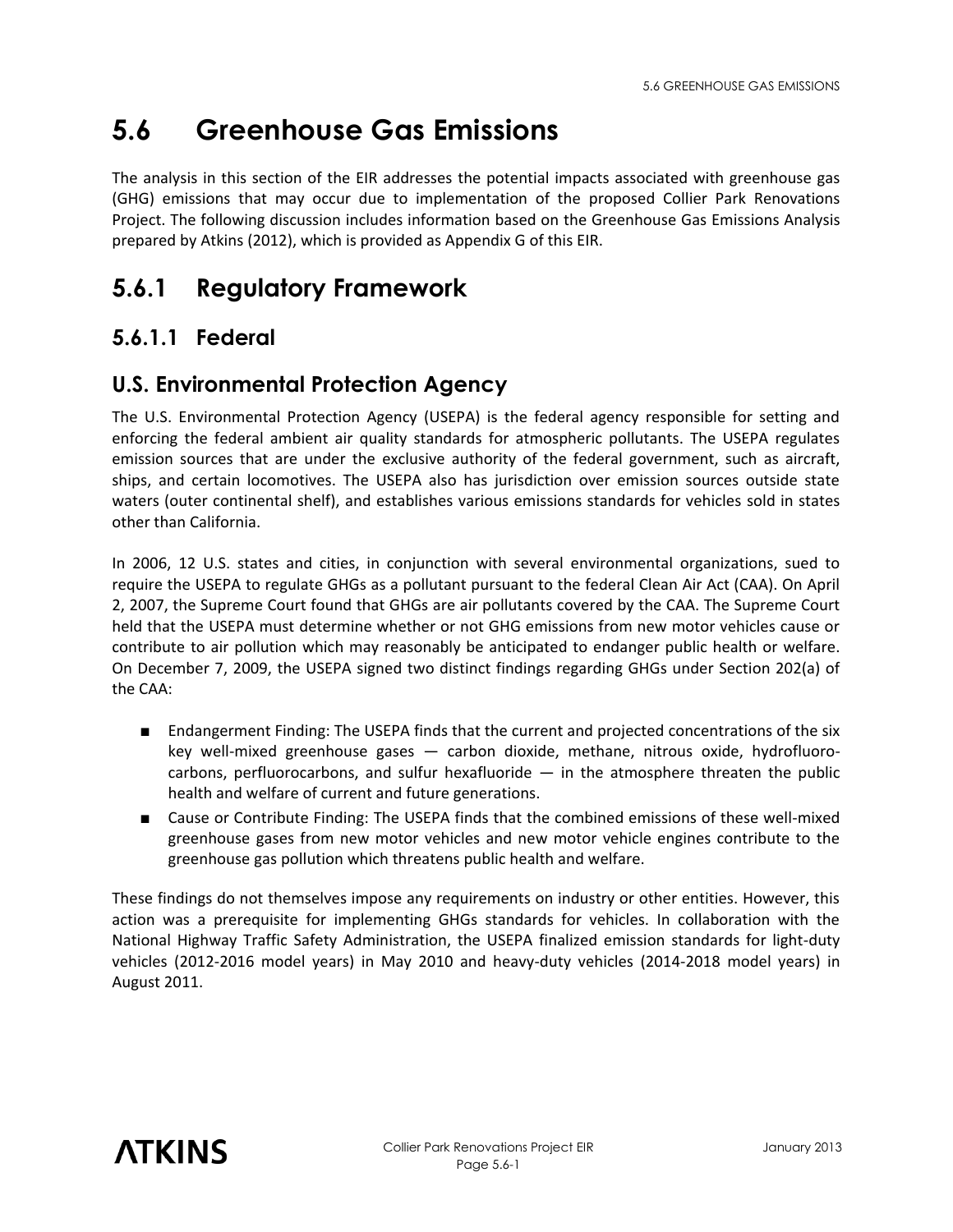## **5.6.1.2 State**

#### **Assembly Bill 32, California Global Warming Solutions Act**

In September 2006, the California State Legislature adopted Assembly Bill 32, the California Global Warming Solutions Act of 2006, which focuses on reducing GHG emissions in California. Assembly Bill 32 makes the CARB responsible for monitoring and reducing GHG emission, and continues the existing California Climate Action Team (CCAT) to coordinate statewide efforts and promote strategies that can be undertaken by many other California agencies. Under Assembly Bill 32, the CARB is required to adopt rules and regulations for quantifiable, verifiable, and enforceable emissions reduction measures that would achieve GHG emissions equivalent to statewide levels in 1990 by 2020. The CARB has identified 427 million MT CO<sub>2</sub>e as the total statewide aggregated 1990 GHG emissions level, which serves as the 2020 emissions limit (CARB 2007). The main strategies for reducing California's GHG emissions pursuant to Assembly Bill 32 are outlined in the Climate Change Scoping Plan (CARB 2008). The Climate Change Scoping Plan has a range of GHG emissions reduction actions which include direct regulations, alternative compliance mechanisms, monetary and non-monetary incentives, voluntary actions, marketbased mechanisms such as a cap-and-trade system, and a cost-of-implementation fee to fund the program. In addition, the Climate Change Scoping Plan emphasizes the need to better connect land use and transportation planning to help the state achieve its GHG emissions reduction target for 2020.

#### **California Air Resources Board**

The California Air Resources Board (CARB), a part of the California Environmental Protection Agency (CalEPA), is responsible for the coordination and administration of both federal and state air pollution control programs within California. In this capacity, the CARB conducts research, sets state ambient air quality standards, compiles emission inventories, develops suggested control measures, and provides oversight of local programs. The CARB also establishes emissions standards for motor vehicles sold in California, consumer products (such as hairspray, aerosol paints, and barbecue lighter fluid), and various types of commercial equipment, and sets fuel specifications to further reduce vehicular emissions.

The CARB Regional Targets Advisory Committee, which was appointed in January 2009 to help address the requirements of Senate Bill 375 (described below), was tasked with recommending a method by which each major region of California could reduce GHG emissions through more sustainable land use and transportation planning. In a report dated September 29, 2009, after approximately 13 public meetings in Sacramento, the Advisory Committee recommended that regional targets be expressed as a percent per-capita GHG emissions reduction from a 2005 base year. According to the Advisory Committee, this differs from the 1990 base year established in Assembly Bill 32 (described below) due to a lack of reliable regional transportation and land use data from 1990. The Advisory Committee also recommended that the CARB use an interactive process with the regional Metropolitan Planning Organizations, such as the San Diego Association of Governments (SANDAG), to set a single statewide uniform target that could be adjusted up or down to respond to regional differences. SANDAG proposed a regional target of reducing GHG emissions to seven percent below 2005 emissions by 2020 and to 13 percent below 2005 emissions by 2035.

## **California Energy Code**

The California Energy Code (California Code of Regulations Title 24, Part 6), which is incorporated into the Building Energy Efficiency Standards, was first established in 1978 in response to a legislative

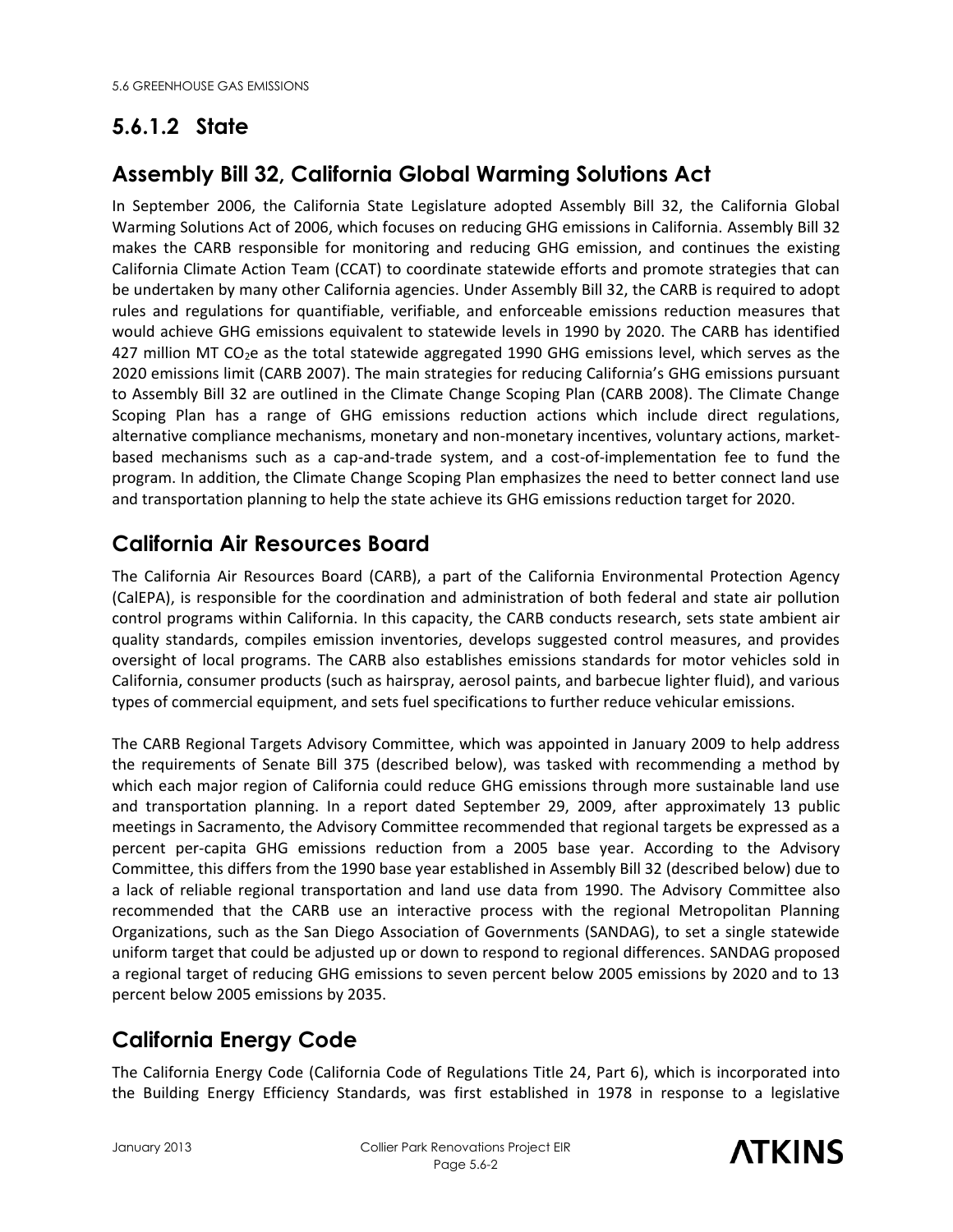mandate to reduce California's energy consumption. Although these standards were not originally intended to reduce GHG emissions, increased energy efficiency results in decreased GHG emissions because energy efficient buildings require less electricity and thus less consumption of fossil fuels which emits GHGs. The standards are updated periodically to allow consideration and possible incorporation of new energy efficiency technologies and methods. The current 2008 Building Energy Efficiency Standards (California Energy Commission 2010) includes changes from the previous standards that were adopted to:

- Provide California with an adequate, reasonably-priced, and environmentally-sound supply of energy.
- Respond to Assembly Bill 32, the Global Warming Solutions Act of 2006, which mandates that California must reduce its greenhouse gas emissions to 1990 levels by 2020.
- Pursue California energy policy that energy efficiency is the resource of first choice for meeting California's energy needs.
- Act on the California Energy Commission's Integrated Energy Policy Report which finds that standards are the most cost effective means to achieve energy efficiency, expects the Building Energy Efficiency Standards to continue to be upgraded over time to reduce electricity and peak demand, and recognizes the role of the Building Energy Efficiency Standards in reducing energy related to meeting California's water needs and in reducing greenhouse gas emissions.
- Meet the West Coast Governors' Global Warming Initiative commitment to include aggressive energy efficiency measures into updates of state building codes.
- Meet Executive Order S-20-04, the Green Building Initiative, to improve the energy efficiency of nonresidential buildings through aggressive standards.

#### **California Green Building Standards Code**

The purpose of the California Green Building Standards Code (California Code of Regulations Title 24, Part 11) is to improve public health, safety, and general welfare by enhancing the design and construction of buildings through the use of building concepts having a reduced negative impact or positive environmental impact and encouraging sustainable construction practices in the following categories: (1) planning and design; (2) energy efficiency; (3) water efficiency and conservation; (4) material conservation and resource efficiency; and (5) environmental quality. These standards establish green building requirements for new residential and non-residential development, such as mandatory reductions in indoor water use. In addition, although the California Green Building Standards Code does not require energy efficiency beyond the Building Energy Efficiency Standards, it recommends a 15 percent increase in energy efficiency compared to Building Energy Efficiency Standards. Furthermore, non-residential projects are required to recycle at least 50 percent of construction waste. Such reductions in water, energy, and building materials use and solid waste generation would result in decreased GHG emissions.

#### **Executive Order S-3-05**

Executive Order S-3-05 (issued June 1, 2005) established the following GHG emissions reduction targets: (1) by 2010, reduce GHG emissions to 2000 levels; (2) by 2020, reduce GHG emissions to 1990 levels; and (3) by 2050, reduce GHG emissions to 80 percent below 1990 levels. The initial CCAT Report in 2006 contained recommendations and strategies to help ensure the targets in Executive Order S-3-05 are met. The latest CCAT Report in 2010 expands on the policy-oriented 2006 Report and provides new information and scientific findings. The 2010 Report includes development of new climate and sea-level

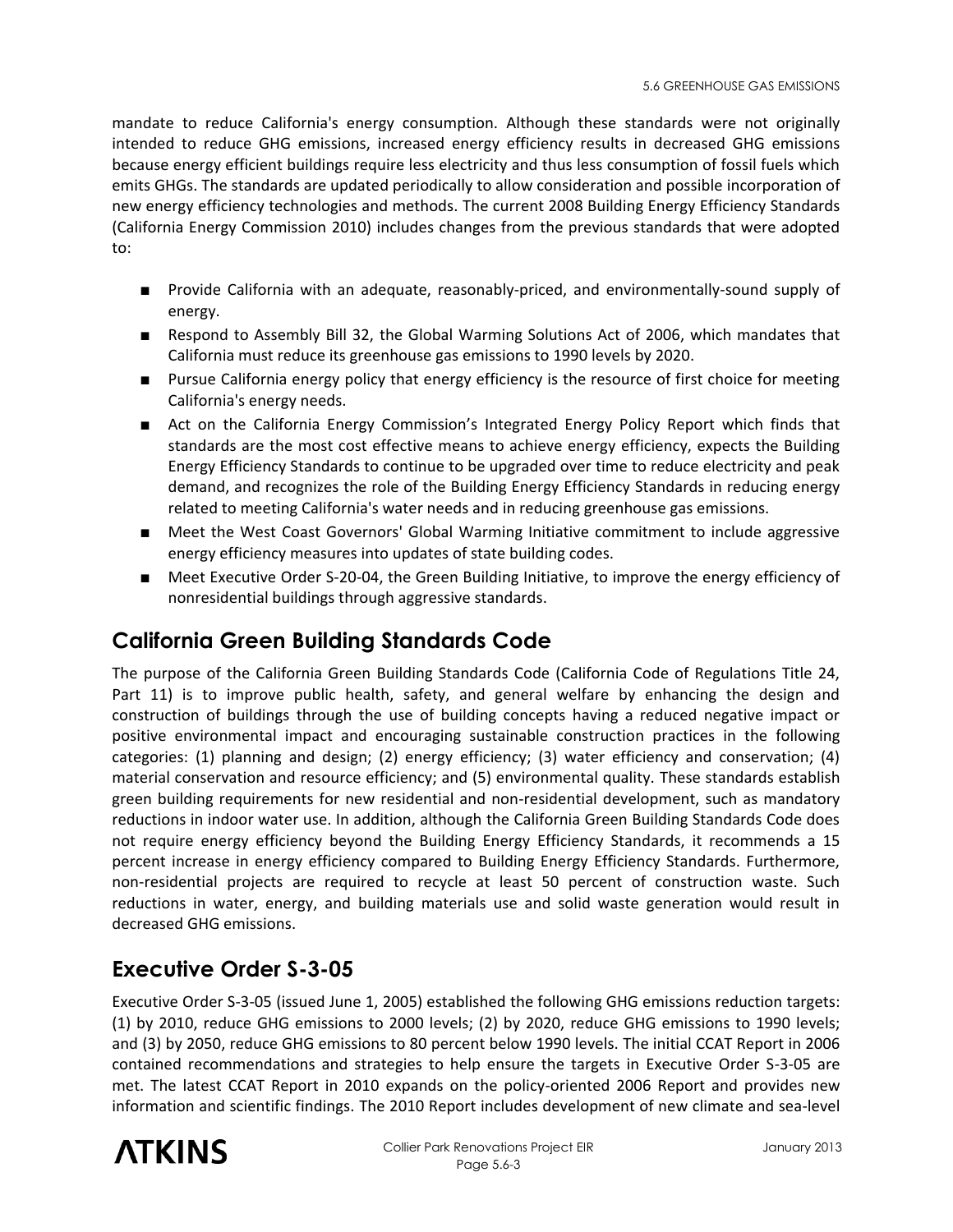projections using new information and tools that have become available since the preparation of the previous report, and evaluation of climate change within the context of broader social changes such as land-use changes and demographic shifts (CCAT 2010). The action items in the 2010 Report focus on the preparation of the Climate Adaptation Strategy, as required by Executive Order S-13-08 (described below).

#### **Executive Order S-13-08**

Executive Order S-13-08 (issued November 14, 2008), the Climate Adaptation and Sea Level Rise Planning Directive, provides clear direction for how the State should plan for future climate impacts. Executive Order S-13-08 calls for the implementation of four key actions to reduce California's vulnerability to climate change:

- 1) Initiate California's first statewide Climate Adaptation Strategy that will assess the State's expected climate change impacts, identify where California is most vulnerable, and recommend climate adaptation policies;
- 2) Request the National Academy of Science establish an expert panel to report on sea level rise impacts in California in order to inform state planning and development efforts;
- 3) Issue interim guidance to state agencies for how to plan for sea level rise in designated coastal and floodplain areas for new and existing projects; and
- 4) Initiate studies on critical infrastructure projects, and land-use policies, vulnerable to sea level rise.

The California Natural Resources Agency coordinated with 10 state agencies, multiple scientists, a consulting team, and stakeholders to develop the California Climate Adaptation Strategy (California Natural Resources Agency 2009), which summarizes the best-known science to assess the vulnerability of the State to climate change impacts, and outlines possible solutions that can be implemented within and across state agencies to promote resiliency.

#### **Senate Bill 375, Sustainable Communities and Climate Protection Act**

Senate Bill 375, the Sustainable Communities and Climate Protection Act of 2008, enhances California's ability to reach its Assembly Bill 32 goals by promoting good planning with the goal of more sustainable communities. Senate Bill 375 requires the CARB to develop regional GHG emissions reduction targets for passenger vehicles to be achieved by 2020 and 2035, and requires the regional Metropolitan Planning Organizations, such as SANDAG, to develop Sustainable Communities Strategies in their regional transportation plans. The Sustainable Communities Strategies demonstrate how each region will meet the CARB's emissions reduction targets through integrated land use, housing, and transportation planning to reduce the amount of vehicle miles travelled within their respective regions.

#### **5.6.1.3 Regional**

#### **SANDAG Climate Action Strategy**

The Climate Action Strategy (SANDAG 2010) serves as a guide to help policymakers to address climate change as they make decisions to meet the needs of a growing population, maintain and enhance quality of life, and promote economic stability. The Climate Action Strategy focuses on three essential;

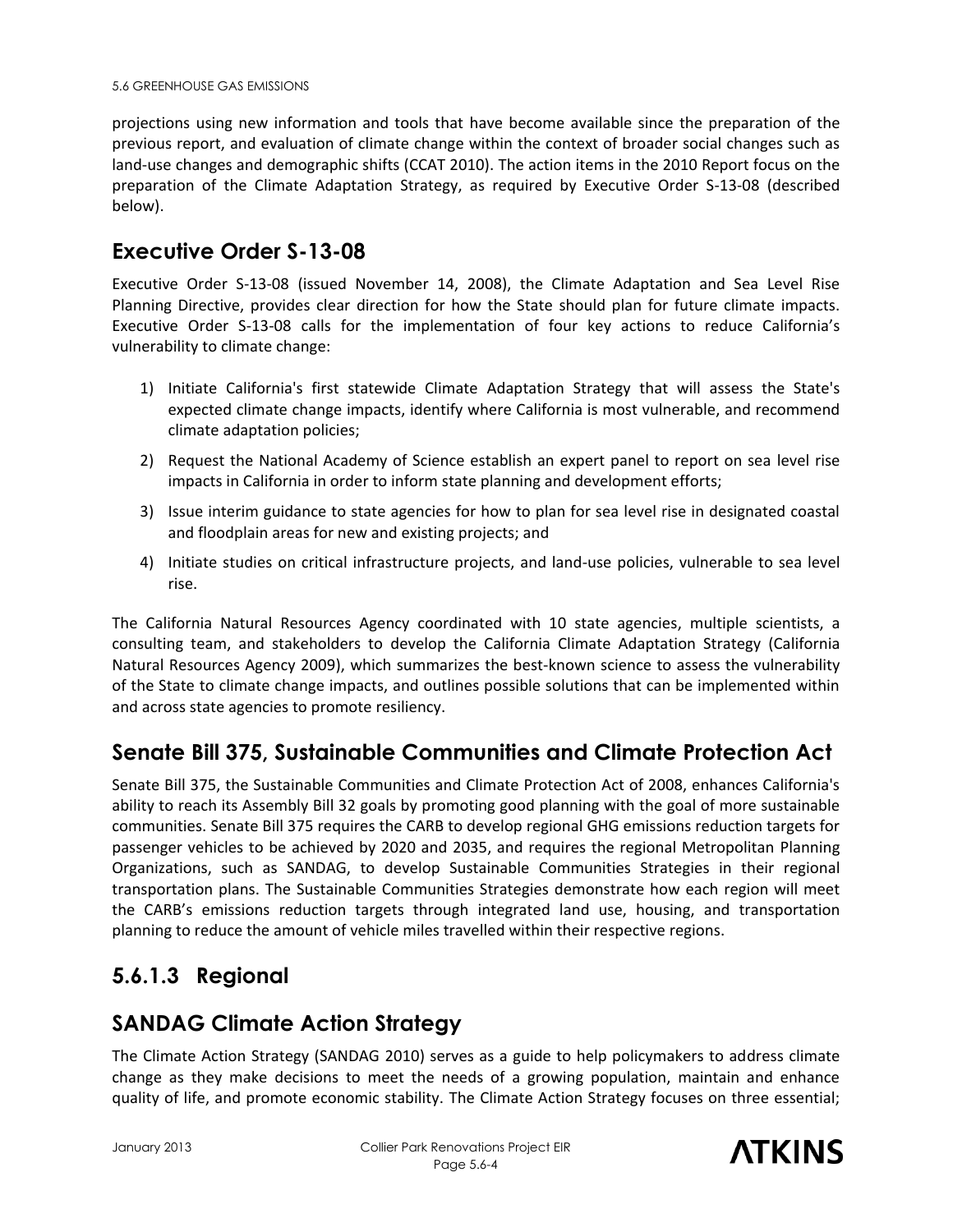areas where regional and local governments have the authority or opportunity to influence GHG emissions: (1) land use patterns, transportation infrastructure, and related public investments; (2) building construction and energy usage; (3) government operations. A major purpose of the Climate Action Strategy is to identify land use and transportation policy measures that could help SANDAG meet or exceed Senate Bill 375 targets for reducing GHG emissions from passenger cars and light-duty trucks. The policy measures identified in the Climate Action Strategy are intended to be a list of potential options for consideration as SANDAG updates its long-term planning documents such as the Regional Transportation Plan and the Regional Comprehensive Plan, and as local jurisdictions update their general plans and other community plans.

## **5.6.2 Existing Conditions**

#### **5.6.2.1 Global Climate Change Overview**

Global climate change is an alteration in the average weather of the earth, which can be measured by wind patterns, storms, precipitation, and temperature. The earth's climate is in a state of constant flux with periodic warming and cooling cycles. For most of the earth's geologic history, these periods of warming and cooling have been the result of many complicated, interacting natural factors such as volcanic eruptions, changes in the earth's orbit, and the amount of energy released from the sun. However, since the beginning of the Industrial Revolution around 1750, the average temperature of the earth has been increasing at a rate that is faster than can be explained by natural climate cycles alone. With the Industrial Revolution came an increase in the combustion of carbon-based fuels such as wood, coal, oil, natural gas, and biomass. Industrial processes have also created emissions of substances that are not found in nature. These emissions, in turn, have led to a marked increase in the accumulation of gases in the atmosphere that have been shown to influence the earth's climate. These gases, termed GHGs, influence the amount of heat that is trapped in the earth's atmosphere, analogous to the way a greenhouse retains heat. Because recently observed increased concentrations of GHGs in the atmosphere are related to increased emissions resulting from human activity, the current cycle of "global warming" is generally believed to be largely due to human activity.

## **5.6.2.2 GHGs of Primary Concern**

California Health and Safety Code Section 38505(g) defines GHGs to include the following compounds: carbon dioxide, methane, nitrous oxide, hydrofluorocarbons, perfluorocarbons, sulfur hexafluoride, and nitrogen trifluoride. Carbon dioxide, methane, and nitrous oxide are the GHGs of primary concern in this analysis. Descriptions of these compounds and their sources are provided below. Fluorinated gases (hydrofluorocarbons, perfluorocarbons, sulfur hexafluoride, and nitrogen trifluoride) are synthetic, powerful GHGs that are emitted from a variety of industrial processes, including aluminum production, semiconductor manufacturing, magnesium processing, electrical transmission and distribution, and as a by-product of chlorodifluoromethane production. Since the proposed project would not include any industrial processes, these GHGs are excluded from this analysis.

Individual GHGs have varying heat-trapping properties and atmospheric lifetimes. Each GHG is compared to carbon dioxide with respect to its ability to trap infrared radiation, its atmospheric lifetime, and its chemical structure, in order to determine its carbon dioxide equivalent ( $CO<sub>2</sub>e$ ). The  $CO<sub>2</sub>e$ methodology normalizes various GHG emissions to a consistent measure to allow for direct comparison. For example, methane is a GHG that is 21 times more potent than carbon dioxide; therefore, one metric

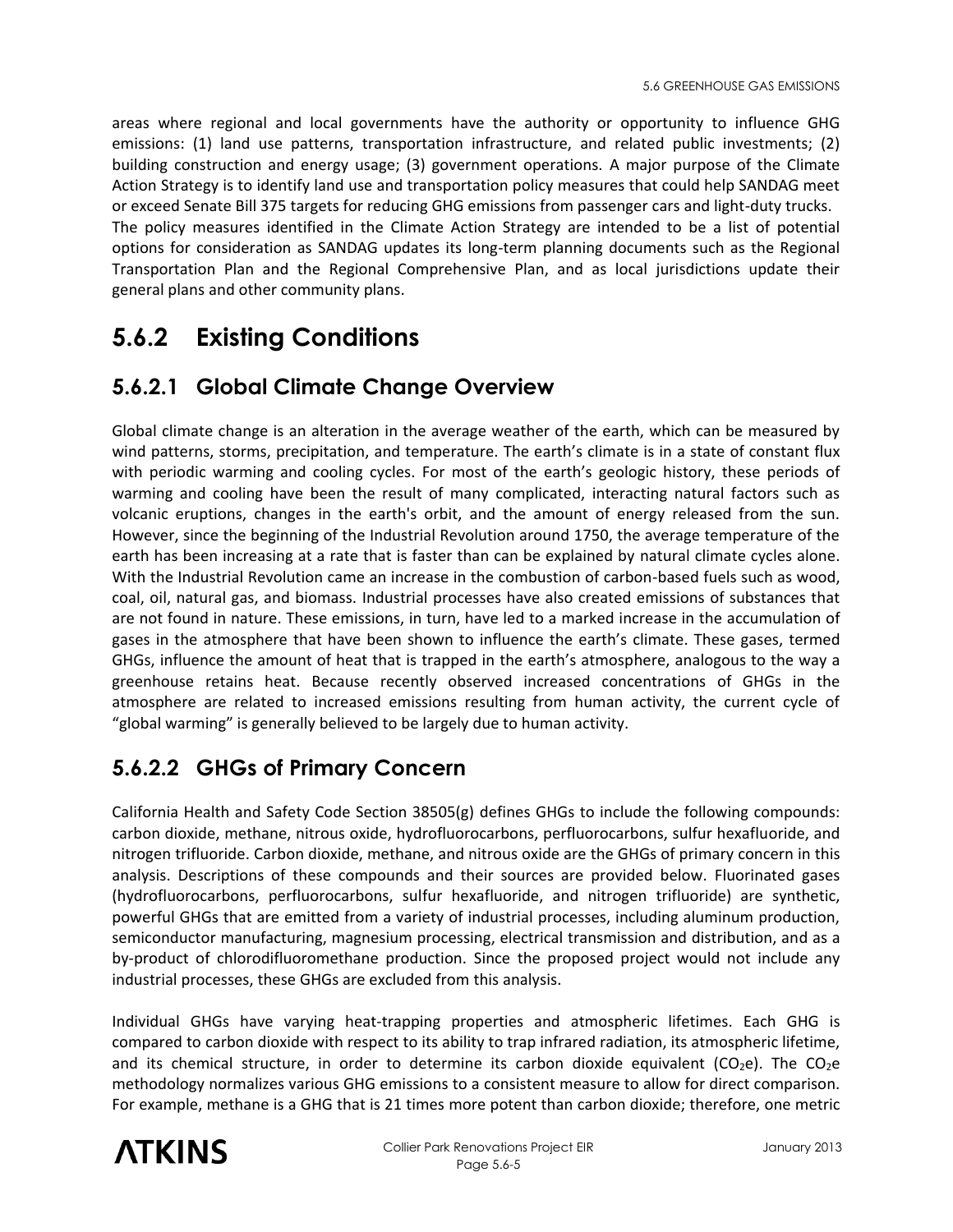ton (MT) of methane is equal to 21 MT CO<sub>2</sub>e. Table 5.6-1 identifies the CO<sub>2</sub>e and atmospheric lifetimes of the GHGs of primary concern.

| <b>GHG</b>     |                  | Chemical Formula   Carbon Dioxide Equivalent (CO <sub>2</sub> e)   Atmospheric lifetime (years) |        |
|----------------|------------------|-------------------------------------------------------------------------------------------------|--------|
| Carbon dioxide | CO,              |                                                                                                 | 50-200 |
| Methane        | $\mathsf{CH}_4$  |                                                                                                 |        |
| Nitrous oxide  | N <sub>2</sub> O | 310                                                                                             | 114    |

**Table 5.6-1 Carbon Dioxide Equivalents and Atmospheric Lifetimes of GHGs** 

**Carbon Dioxide** 

Carbon dioxide is the primary greenhouse gas emitted through human activities. Carbon dioxide enters the atmosphere through the burning of fossil fuels, solid waste, trees and wood products, and as a result of other chemical reactions such as through the manufacturing of cement. Globally, the largest source of carbon dioxide emissions is the combustion of fossil fuels in power plants, automobiles, industrial facilities, and other similar sources. A number of specialized industrial production processes and product uses such as mineral production, metal production, and petroleum-based products uses also produce carbon dioxide emissions. Carbon dioxide is removed from the atmosphere (or "sequestered") as part of the biological carbon cycle. Billions of tons of atmospheric carbon dioxide are sequestered by oceans and growing plants (also known as "sinks") and are emitted back into the atmosphere annually through respiration, decay, and combustion (also known as "sources"). When in balance, the total carbon dioxide sinks and sources from the entire carbon cycle are roughly equal. However, since the Industrial Revolution, human activities such as the burning of fossil fuels and deforestation have increased carbon dioxide concentrations in the atmosphere.

#### **Methane**

Methane is emitted from a variety of human-related and natural sources. Human-related sources of methane include fossil fuel production and transport, animal husbandry, rice cultivation, biomass burning, and waste management (i.e., decay of organic waste in landfills). Natural sources of methane include wetlands, gas hydrates, permafrost, termites, oceans, freshwater bodies, non-wetland soils, and wildfires. Methane emission levels from a source can vary significantly from one country or region to another, depending on many factors such as climate, industrial and agricultural production characteristics, energy types and usage, and waste management practices. For example, temperature and moisture have a significant effect on the anaerobic digestion process, which is one of the key biological processes that cause methane emissions in both human-related and natural sources. Also, the implementation of technologies to capture and utilize methane from sources such as landfills, coal mines, and manure management systems affects the emission levels from these sources. It is estimated that 60 percent of global methane emissions are related to human activities (USEPA 2012).

## **Nitrous Oxide**

Nitrous oxide is emitted from a variety of human-related and natural sources. Human-related sources of nitrous oxide include agricultural soil management, animal manure management, sewage treatment, combustion of fossil fuel and solid waste, adipic (fatty) acid production, and nitric acid production. Nitrous oxide is also produced naturally through sources associated with the biological nitrogen cycle, particularly microbial action in wet tropical forests. Nitrous oxide emission levels from a source can vary

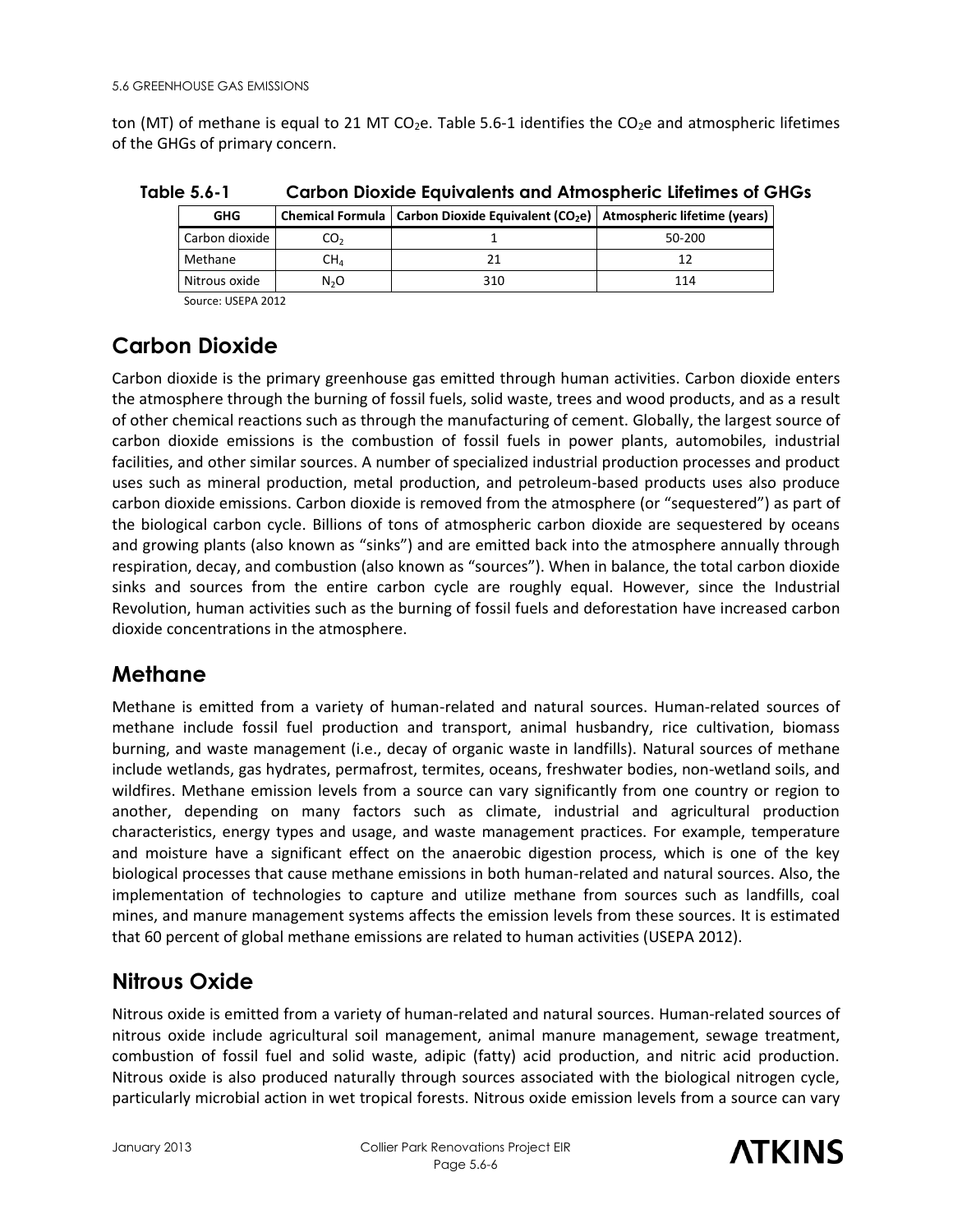significantly from one country or region to another, depending on many factors such as industrial and agricultural production characteristics, combustion technologies, waste management practices, and climate. For example, heavy utilization of synthetic nitrogen fertilizers in crop production typically results in significantly more nitrous oxide emissions from agricultural soils than that occurring from less intensive, low-tillage techniques. Also, the presence or absence of control devices on combustion sources, such as catalytic converters on automobiles, can have a significant effect on the level if nitrous oxide emissions from these types of sources. It is estimated that 40 percent of global nitrous oxide emissions are related to human activities (USEPA 2012).

#### **5.6.2.3 GHG Inventories**

In an effort to evaluate and reduce the potential adverse impacts of global climate change, GHG inventories have been compiled to estimate the level of emissions and removals. The global, national, statewide, and countywide GHG inventories are summarized below.

#### **Global**

Worldwide anthropogenic GHG emissions in 2004 were approximately 49,000 million MT CO<sub>2</sub>e, including ongoing emissions from industrial and agricultural sources and emissions from land use changes such as deforestation and biomass decay (Intergovernmental Panel on Climate Change 2007). Carbon dioxide emissions from fossil fuels accounted for 56.6 percent of the total GHG emissions, while carbon dioxide emissions from all sources accounted for 76.7 percent of the total GHG emissions. Methane emissions accounted for 14.3 percent of the total GHG emissions. Nitrous oxide emissions accounted for 7.9 percent of total GHG emissions.

The Global Carbon Project releases an annual update of the global carbon budget and trends. According to the 2010 Carbon Budget (Global Carbon Project 2011), the atmospheric carbon dioxide concentration in 2010 was 389.6 parts per million (ppm), 39 percent above the concentration at the start of the Industrial Revolution (about 278 ppm in 1750). The 2010 concentration is the highest during the last 800,000 years. The annual growth rate of atmospheric carbon dioxide was 2.36 ppm in 2010, one of the largest growth rates in the past decade. Although carbon dioxide emissions from deforestation and other land use changes in the 2000s decade have declined about 25 percent from the 1990s decade, carbon dioxide emissions from fossil fuels in 2010 were the highest in human history.

#### **United States**

The USEPA's Inventory of U.S. GHG Emissions and Sinks provides a comprehensive emissions inventory of the nation's primary anthropogenic sources and sinks of GHGs back to 1990. According to the 1990- 2010 Inventory (USEPA 2012), U.S. GHG emissions totaled  $6,821.8$  million MT CO<sub>2</sub>e in 2010, which represents a 10.5 percent increase from 1990 levels. From 2009 to 2010, emissions increased by 3.2 percent. This increase was primarily due to an increase in economic output resulting in an increase in energy consumption across all sectors, and much warmer summer conditions resulting in an increase in electricity demand for air conditioning that was generated primarily by combusting coal and natural gas.

#### **State of California**

The State of California is a substantial contributor of GHG emissions, with the second largest GHG emissions in the U.S. and the 14<sup>th</sup> largest carbon dioxide emissions in the world. According to the 2000-

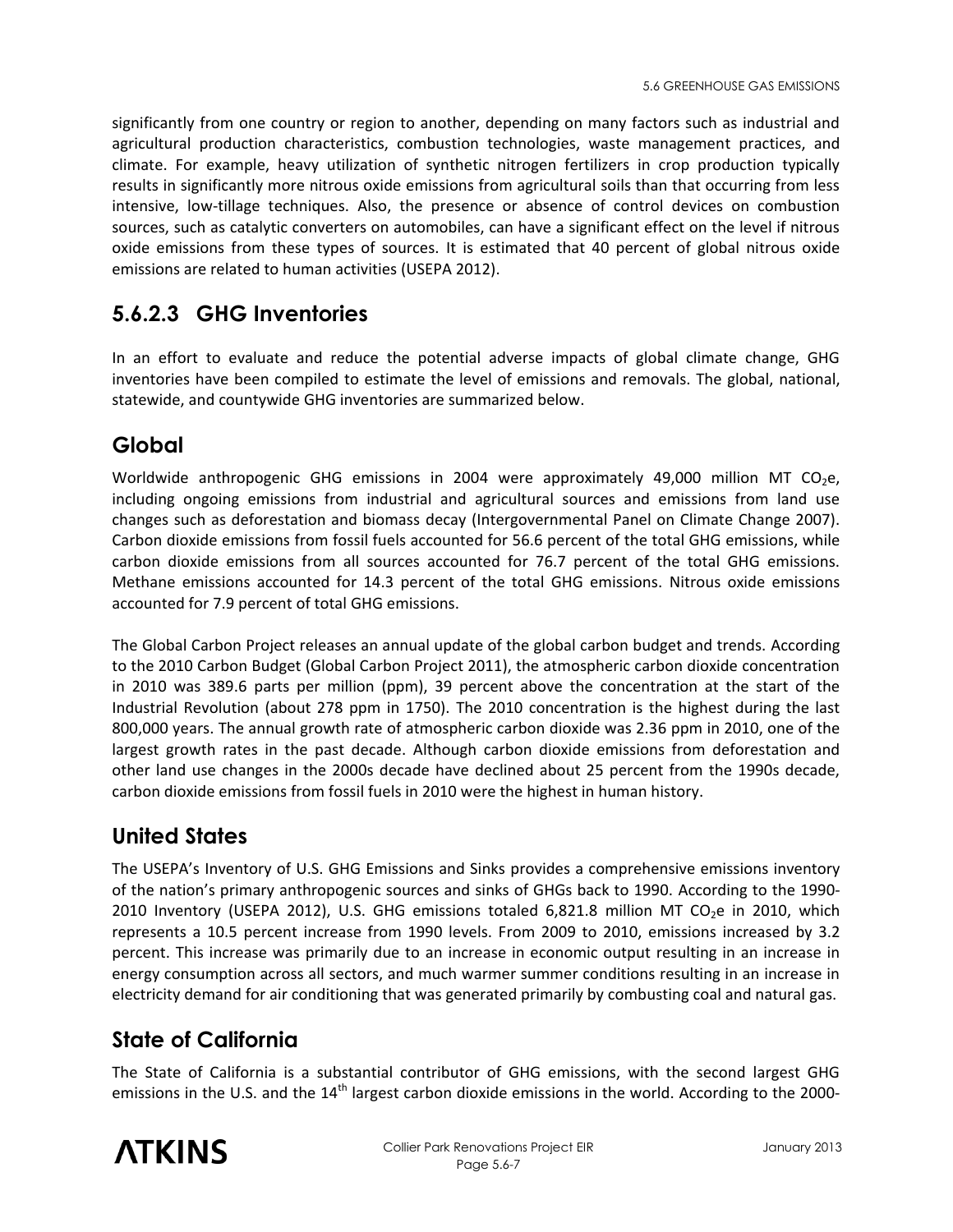2009 California GHG Emissions Inventory (CARB 2011), total California GHG emissions were 457 million MT CO<sub>2</sub>e in 2009, which represents a 5.5 percent from 1990 levels. From 2008 to 2009, emissions decreased by 5.8 percent from 2008 to 2009. Table 5.6-2 summarizes California GHG emissions by economic sectors. As shown in Table 5.6-2, the transportation sector was the largest contributor to California GHG emissions, followed by the industrial sector and electricity generation from both in-state and imported sources.

| <b>Economic Sector</b>                  | <b>GHG Emissions</b><br>(million MT CO <sub>2</sub> e) | <b>Percent of Total</b><br><b>GHG Emissions</b> |
|-----------------------------------------|--------------------------------------------------------|-------------------------------------------------|
| Agriculture                             | 32.1                                                   | 7.0                                             |
| Commercial                              | 14.3                                                   | 3.1                                             |
| <b>Electricity Generation (imports)</b> | 48.4                                                   | 10.6                                            |
| Electricity Generation (in-state)       | 56.2                                                   | 12.3                                            |
| Forestry (excluding sinks)              | 0.2                                                    | 0.04                                            |
| Industrial                              | 89.3                                                   | 19.5                                            |
| Residential                             | 28.6                                                   | 6.3                                             |
| Transportation                          | 172.9                                                  | 37.9                                            |
| Unspecified <sup>(1)</sup>              | 14.7                                                   | 3.2                                             |
| Total GHG Emissions <sup>(2)</sup>      | 456.8                                                  | 100                                             |

**Table 5.6-2 State of California GHG Emissions by Economic Sector (2009)** 

 $<sup>(1)</sup>$  Unspecified includes emissions from evaporative losses and ozone-depleting</sup> substances substitute use, which could not be attributed to an individual sector.  $(2)$  Sum of above values may not exactly equal the totals due to rounding.

Source: CARB 2011

#### **San Diego County**

The University of San Diego School of Law Energy Policy Initiatives Center prepared a detailed regional GHG inventory for San Diego County that considers the unique characteristics of the region in calculating emissions. According to the San Diego County GHG Inventory (University of San Diego School of Law 2008), San Diego County GHG emissions were 34 million MT CO<sub>2</sub>e in 2006, which represents an 18 percent increase from 1990 levels. Table 5.6-3 summarizes San Diego County GHG emissions by category. As shown in Table 5.6-3, on-road transportation was the largest contributor to San Diego County GHG emissions, followed by electricity and natural gas end uses.

#### **City of La Mesa**

The City of La Mesa conducted a GHG inventory for its government operations, as well as for the overall community. According to the 2005 GHG Emissions Inventory (City of La Mesa 2005), government operations GHG emissions were 3,057 MT  $CO<sub>2</sub>e$  and community GHG emissions were 535,827 MT  $CO<sub>2</sub>e$ in 2005. Table 5.6-4 summarizes government operations GHG emissions by sector and Table 5.6-5 summarizes the community GHG emissions by sector. As shown in Table 5.6-4, employee commutes were the largest contributor to government operations GHG emissions, followed by the vehicle fleet and buildings/facilities. As shown in Table 5.6-5, the transportation sector was the largest contributor to community GHG emissions, followed by the commercial/industrial and residential sectors.

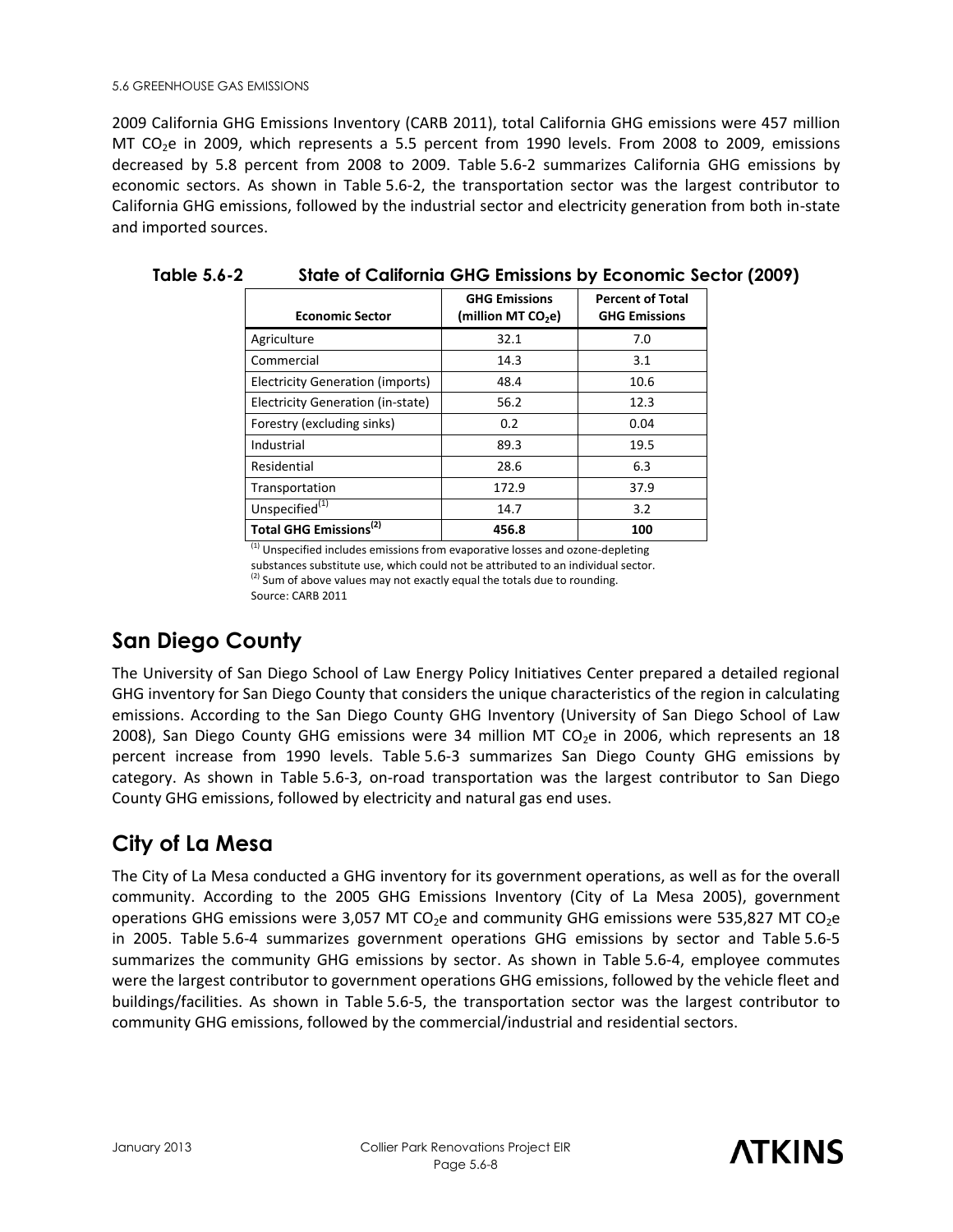| Category                                          | <b>GHG Emissions</b><br>(million MT CO <sub>2</sub> e) | <b>Percent of Total</b><br><b>GHG Emissions</b> |
|---------------------------------------------------|--------------------------------------------------------|-------------------------------------------------|
| On-Road Transportation                            | 16                                                     | 46                                              |
| Electricity                                       | 9                                                      | 25                                              |
| <b>Natural Gas End Uses</b>                       | 3                                                      | 9                                               |
| <b>Industrial Processes and Products</b>          | 1.6                                                    | 5                                               |
| Civil Aviation                                    | 1.7                                                    | 5                                               |
| <b>Water-Borne Navigation</b>                     | 0.1                                                    | 0.4                                             |
| Off-Road Equipment and Vehicles                   | 1.3                                                    | 4                                               |
| Rail                                              | 0.3                                                    | 1                                               |
| Waste                                             | 0.7                                                    | 2                                               |
| Other Fuels (Propane, Kerosene, Wood, etc.)/Other | 1.1                                                    | 4                                               |
| Agriculture/Forestry/Land Use                     | 0.4                                                    | 2                                               |
| Total GHG Emissions <sup>(1)</sup>                | 34                                                     | 100                                             |

#### **Table 5.6-3 San Diego County GHG Emissions by Category (2006)**

 $(1)$  Sum of above values may not exactly equal the totals due to rounding.

Source: University of San Diego School of Law 2008

#### **Table 5.6-4 City of La Mesa Government Operations GHG Emissions by Sector (2005)**

|                                    | ヽ亠)>>                                |                                                 |
|------------------------------------|--------------------------------------|-------------------------------------------------|
| <b>Sector</b>                      | <b>GHG Emissions</b><br>(MT $CO2e$ ) | <b>Percent of Total</b><br><b>GHG Emissions</b> |
| <b>Employee Commutes</b>           | 998                                  | 32                                              |
| Vehicle Fleet                      | 863                                  | 28                                              |
| <b>Buildings/Facilities</b>        | 663                                  | 22                                              |
| <b>Public Lighting</b>             | 413                                  | 14                                              |
| Government Generated Solid Waste   | 115                                  | 4                                               |
| <b>Water Transport</b>             | 5                                    | 0.2                                             |
| Total GHG Emissions <sup>(1)</sup> | 3,057                                | 100                                             |

 $(1)$  Sum of above values may not exactly equal the totals due to rounding. Source: City of La Mesa 2005

#### **Table 5.6-5 City of La Mesa Community GHG Emissions by Sector (2005)**

| <b>Sector</b>                      | <b>GHG Emissions</b><br>(MT CO <sub>2</sub> e) | <b>Percent of Total</b><br><b>GHG Emissions</b> |
|------------------------------------|------------------------------------------------|-------------------------------------------------|
| Transportation                     | 374,888                                        | 70                                              |
| Commercial/Industrial              | 75,013                                         | 14                                              |
| Residential                        | 69,396                                         | 13                                              |
| Solid Waste                        | 13,942                                         | 3                                               |
| Wastewater                         | 2,589                                          | 0.5                                             |
| Total GHG Emissions <sup>(1)</sup> | 535,827                                        | 100                                             |

 $(1)$  Sum of above values may not exactly equal the totals due to rounding. Source: City of La Mesa 2005

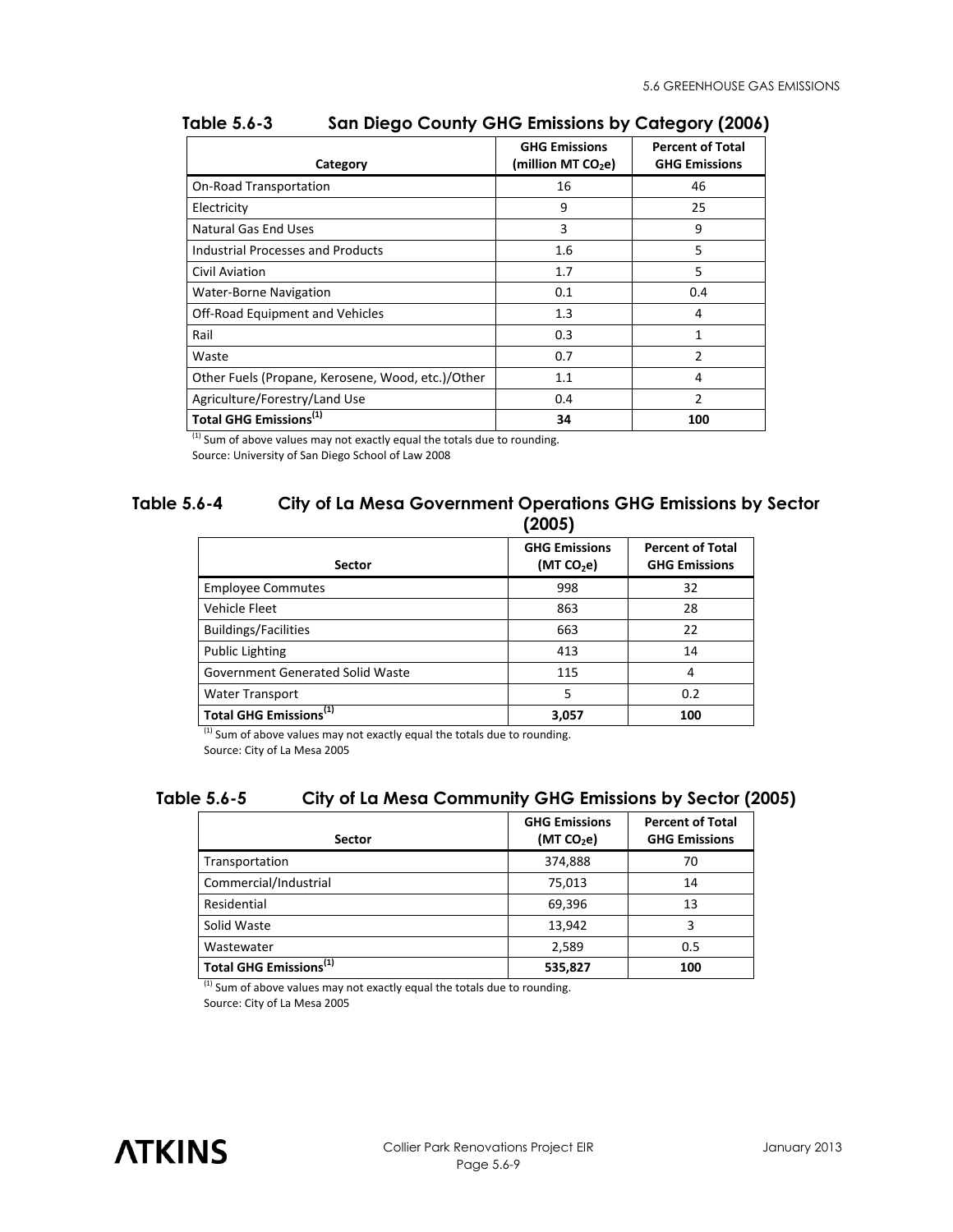## **5.6.2.4 Regional Adverse Effects of Climate Change**

The San Diego Foundation's Regional Focus 2050 Working Paper and Technical Assessment explored what the San Diego region would be like in the year 2050 if current climate change trends continue. The paper projected potential adverse effects on the San Diego region related to climate, energy needs, public health, wildfires, water supply, sea level, and ecosystems. The climate model simulations exhibited warming across San Diego County, ranging from about 1.5 to 4.5 degrees Fahrenheit, particularly in inland areas. Temperature changes for areas along the coast would be moderated by the influence of the Pacific Ocean. Without adequate planning, the increase in peak demand for electricity for cooling could result in blackouts and power outages. Extreme heat conditions in the San Diego region are also a public health concern, especially with an aging population. Other health concerns include increased ozone air pollution levels due to an increase in sunny days, which can exacerbate asthma and other respiratory and cardiovascular diseases; increased fire-related injuries and death as intense wildfires occur more frequently; and more cases of mosquito-related West Nile Virus, tropical diseases such as malaria and dengue fever, and coastal algal blooms, which can harbor toxic bacteria and other diseases. Drought years might occur as much as 50 percent more often and be considerably drier. Even with plans in place to conserve, recycle, and augment our available water, it is estimated San Diego County could face an 18 percent shortfall in water supply by 2050. Rising sea levels will also have a major impact on the San Diego region's environment and economy, particularly in coastal areas. High tide flooding will threaten low-lying coastal communities and impact military, port, and airport operations. High surf events and rising sea levels will cause even greater coastal erosion. Climate change will also add to the pressures on the variety of habitats and species in the County. The locations where environmental conditions are suitable for a particular species will shift with climate change. To survive, some animals and plants will have to relocate to find new habitat or potentially face extinction.

# **5.6.3 Thresholds of Significance**

According to Appendix G of the CEQA Guidelines, a significant impact associated with GHG emissions would occur if implementation of the proposed project would:

- **Threshold 1:** Generate GHG emissions, either directly or indirectly, that may have a significant impact on the environment.
- **Threshold 2:** Conflict with an applicable plan, policy, or regulation adopted for the purpose of reducing the emissions of GHGs.

# **5.6.4 Impacts**

## **5.6.4.1 Direct and Indirect Generation of GHG Emissions**

#### **Threshold 1: Would the project generate GHG emissions, either directly or indirectly, that may have a significant impact on the environment?**

The CEQA Guidelines do not quantify the amount of GHG emissions that would constitute a significant impact on the environment. Instead, the determination of the significance of GHG emissions is left to the lead agency, which is authorized to consider thresholds of significance previously adopted or recommended by other public agencies or recommended by experts (CEQA Guidelines Sections

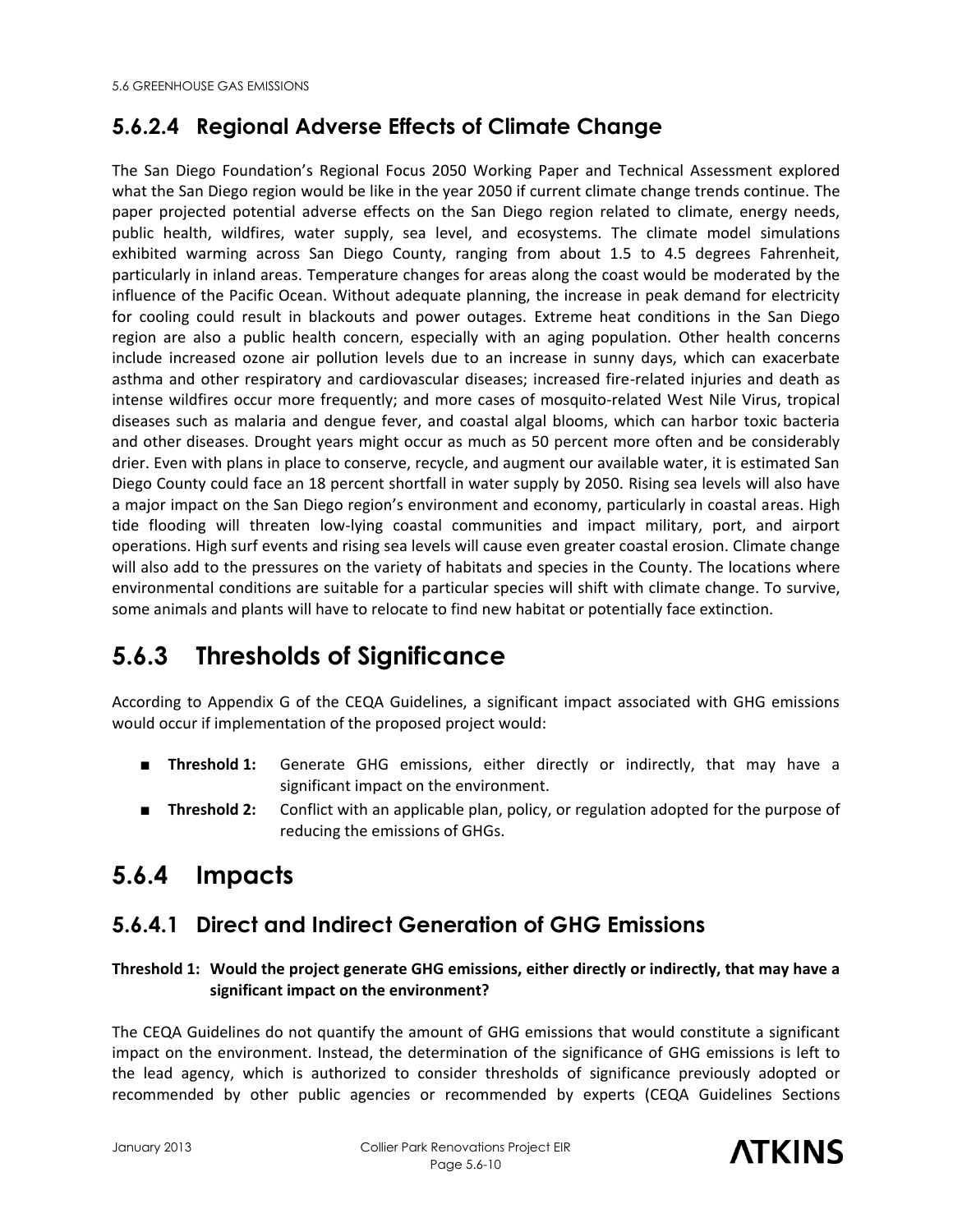15064.4(a) and 15064.7(c)). In the absence of its own GHG emissions threshold, the City of La Mesa has decided to use the County of San Diego's Guidelines for Determining Significance – Climate Change (County of San Diego 2012). The County's guidelines are based on regional data, including the incorporated cities, and as such may be used by lead agencies in the region other than the County of San Diego. The purpose of the County's guidelines is to ensure that new development achieves its fair share of GHG emissions reductions needed to meet the statewide Assembly Bill 32 mandate. The County's guidelines establish a screening level threshold of 2,500 MT  $CO<sub>2</sub>e$  emitted annually during either construction or operation. Projects that would emit more than 2,500 MT CO<sub>2</sub>e annually during either construction or operation would result in a potentially significant impact.

#### **Construction Impacts**

Construction of the proposed project would result in temporary increases in GHG emissions. These emissions would be generated primarily from construction equipment exhaust, construction worker vehicle trips, and heavy duty truck trips. GHG emissions were estimated using the worst-case activity data and the emission factors included in the CalEEMod model (Version 2011.1.1), which takes into account the hours of operation, load factor, and the emission factors for each piece of equipment. For detailed model assumptions and output, please refer to Attachment A of the Greenhouse Gas Emissions Analysis (Atkins 2012).

The proposed project would be completed in phases, generally corresponding to the four project areas described in Chapter 4, Project Description, of this EIR: Panhandle, Spring House, History Hill, and Collier Club House. Each phase of construction is anticipated to occur over a six to 14 month period. The Panhandle area would be constructed first and would be completed prior to the construction of the other three phases. The remaining areas may be constructed in any order and may be constructed concurrently.

Grading of the entire site would require approximately 34,100 cubic yards (CY) of cut and approximately 14,800 CY of fill. Two options for site grading are being considered. The first grading option would balance the cut/fill on-site. Under this option, the History Hill and Collier Club House areas would be graded to reduce the steepness of the slopes within each area, and the cut materials from these areas would be used to fill the natural bowl in the Panhandle area. The second grading option would not balance the cut/fill on-site. This option would result in the import of material to the Panhandle area and the export of a greater amount of material from the History Hill and Collier Club House areas, and it would allow grading of the park site to occur in phases. This analysis assumes the second grading option because it would require more truck trips for hauling and is the worst-case scenario in terms of GHG emissions. For detailed construction assumptions specific to each of the four project phases, please refer to the Construction Impacts section of the Greenhouse Gas Emissions Analysis (Atkins 2012).

The annual GHG emissions generated during construction of each of the four project phases are presented in Table 5.6-6. With the exception of the Collier Club House phase, all of the project phases would be completed within 12 months; therefore, the total GHG emissions from each phase are also the phase's annual GHG emissions. To be conservative, the total GHG emissions from the Collier Club House phase, which would be constructed over approximately 14 months, are included in the annual GHG emissions for this phase. As shown in Table 5.6-6, none of the individual project phases would result in construction annual GHG emissions that would exceed 2,500 MT  $CO<sub>2</sub>e$ . The Panhandle area would be constructed first and would be completed prior to the start of construction of the remaining park areas. Construction of this phase would result in annual GHG emissions of 716 MT  $CO<sub>2</sub>e$ , which is below the

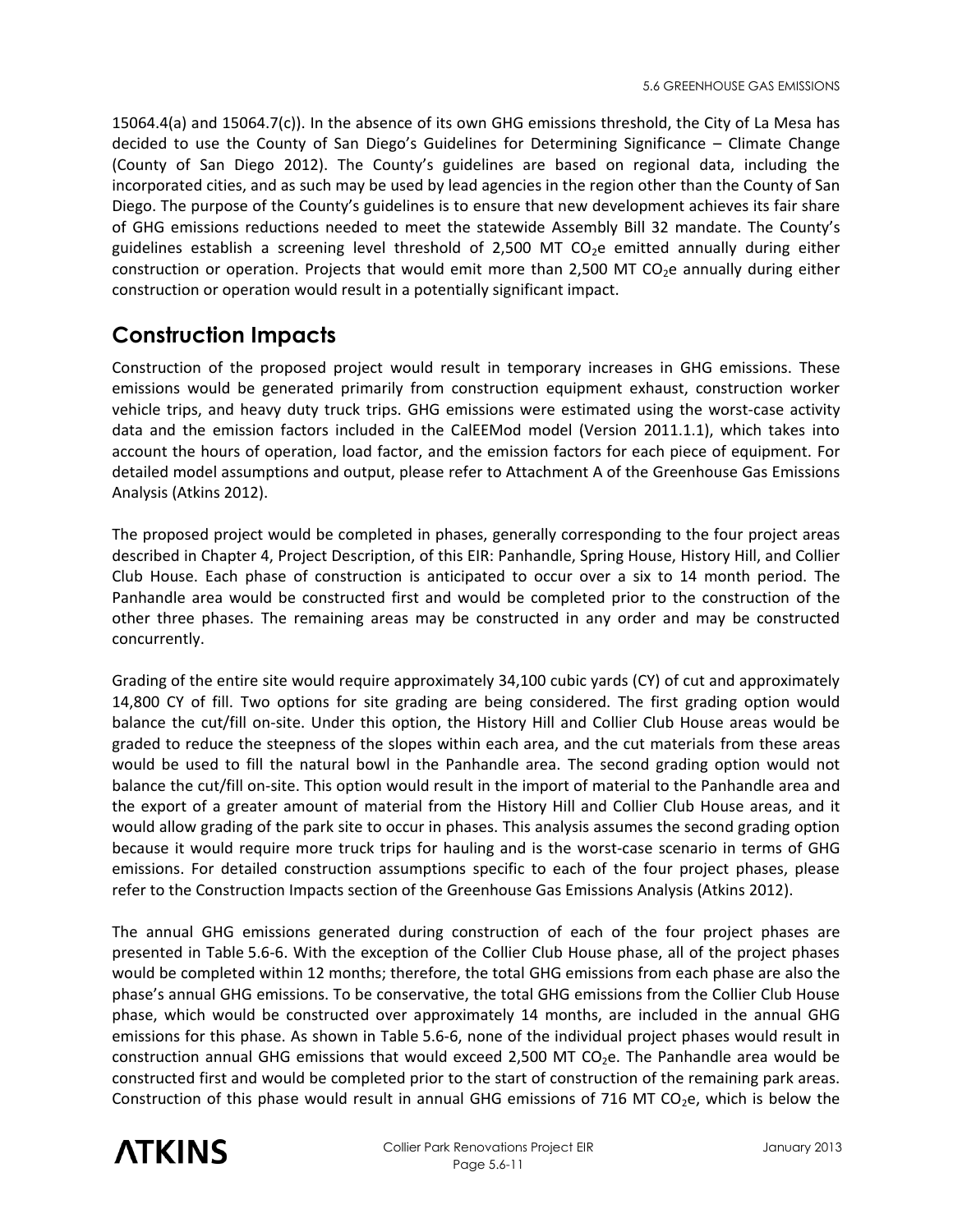significance threshold. However, the Spring House, History Hill, and Collier Club House phases may be constructed concurrently. The worst-case construction scenario assumes concurrent construction of these three phases in one year. As shown in Table 5.6-6, the worst-case construction scenario would result in annual GHG emissions of 1,354 MT CO<sub>2</sub>e, which is below the significance threshold of 2,500 MT  $CO<sub>2</sub>e$ . Therefore, impacts associated with the generation of GHG emissions during construction of the proposed project would be less than significant.

| Project Phase (year of construction)       | Annual GHG Emissions <sup>(2)</sup><br>(MT $CO2e$ ) |
|--------------------------------------------|-----------------------------------------------------|
| Panhandle (2013)                           | 716                                                 |
| Spring House (2014)                        | 137                                                 |
| History Hill (2014)                        | 344                                                 |
| Collier Club House (2014)                  | 873                                                 |
| Worst Case Annual Emissions <sup>(1)</sup> | 1,354                                               |
| Significance Threshold                     | 2,500                                               |
| Significant Impact?                        | No                                                  |

**Table 5.6-6 Construction Annual GHG Emissions** 

<sup>(1)</sup> Worst case assumes concurrent construction of the Spring House, History Hill, and Collier Club House phases in 2014. (The Panhandle phase would be completed prior to construction of these phases.)

 $(2)$  Emission quantities are rounded to the nearest whole number.

Source: CalEEMod Version 2011.1.1 (For model output, please refer to Attachment A of the Greenhouse Gas Emissions Analysis [Atkins 2012].)

### **Operational Impacts**

Operation of proposed project would not include any stationary sources of GHG emissions; however, operation would directly result in GHG emissions from vehicle trips associated with visitors to the park, and indirectly result in GHG emissions from electricity, water use, wastewater generation, and solid waste disposal associated with general park use and maintenance. GHG emissions were estimated using the CalEEMod model (Version 2011.1.1). Estimates are based on the default CalEEMod assumptions and generation rates for a city park, except where noted in the discussion of individual emissions sources below. For detailed model assumptions and output, please refer to Attachment A of the Greenhouse Gas Emissions Analysis (Atkins 2012).

Mobile source (vehicular) GHG emissions are based on the worst-case trip generation of approximately 851 daily vehicle trips identified in the Traffic Impact Analysis prepared for the proposed project (Chen Ryan Associates 2012). Based on the worst-case trip generation and default CalEEMod trip lengths for city parks, park visitors would generate approximately 1,805,305 vehicle miles travelled per year at buildout of the Collier Park renovations. Estimated annual GHG emissions resulting from these vehicle trips would be approximately 917 MT  $CO<sub>2</sub>e$ .

Electricity would be required for security and amenities lighting and for operation of the proposed club house building, as well as for speakers, microphones, and other equipment for events at the proposed amphitheater and outdoor event area. Electricity and natural gas usage for the proposed project is based on the CalEEMod energy usage rates for structures that would require minimal energy demand (warehouses). This assumption takes into account the short-term electricity use increases associated with events at the amphitheater, outdoor event area, and club house building, which would result in a higher electricity demand than a typical city park. Based on event data for the existing Harry Griffen Park

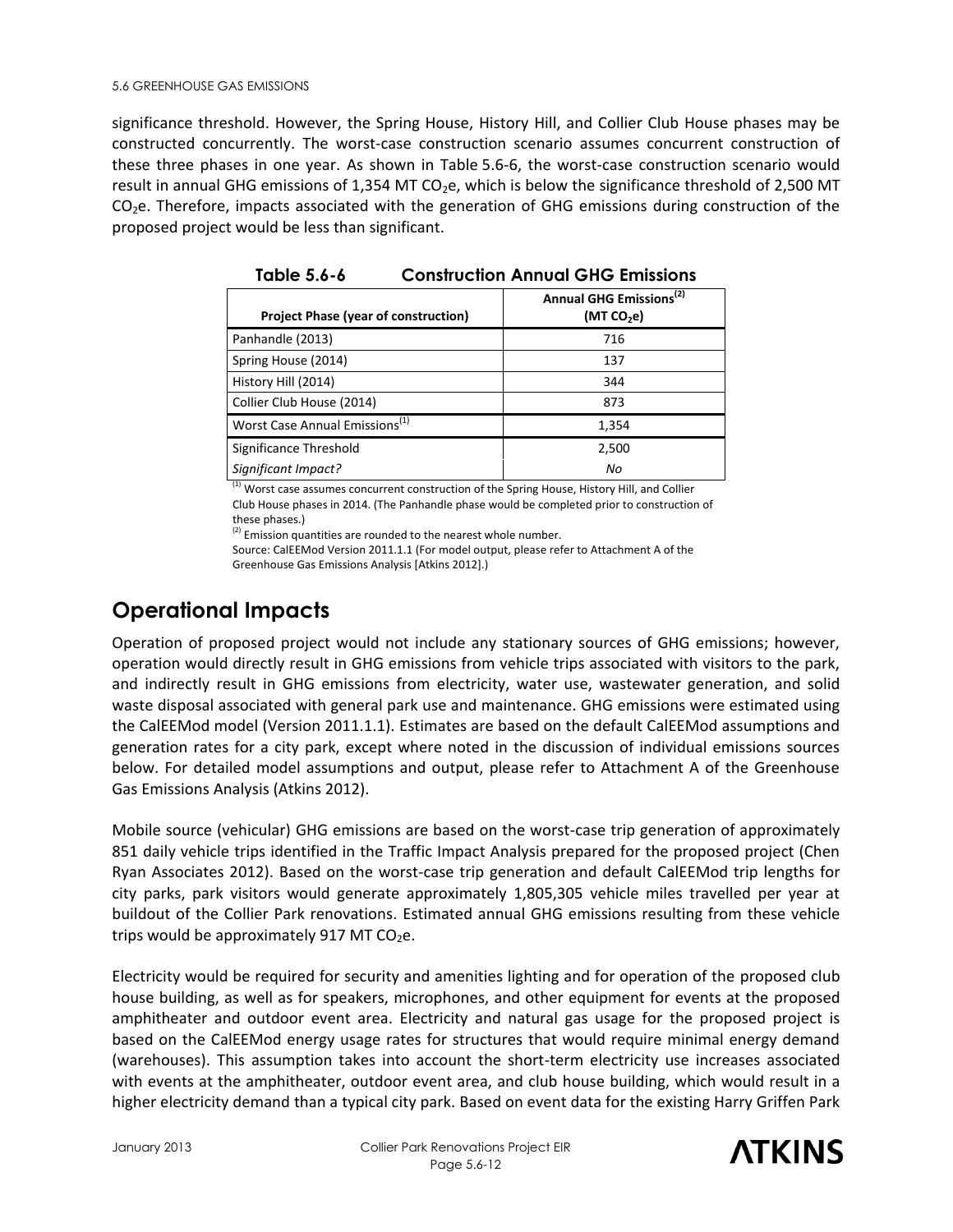in La Mesa, which includes an amphitheater and community center, approximately 17 events would occur at Collier Park each month. Electricity usage at buildout of the proposed project would be approximately 32,000 kilowatt hours per year, which would generate approximately 11 MT CO<sub>2</sub>e annually. In addition, natural gas could potentially be required for operation of the club house building if a heater or kitchen facilities are included. Natural gas usage at buildout of the proposed project would be approximately 3 therms per year, which would generate approximately 2 MT  $CO<sub>2</sub>e$  annually.

Solid waste generation at buildout of the proposed project would be approximately 8 tons per year, which would generate approximately 4 MT  $CO<sub>2</sub>e$  annually. Water usage for restrooms, events, and landscaping at buildout of the proposed project would be approximately 9 million gallons per year, which would generate approximately 37 MT  $CO<sub>2</sub>e$  annually.

The annual GHG emissions that would result from operation of the proposed project are presented in Table 5.6-7. As shown in Table 5.6-7, operation of the proposed project would generate approximately 971 MT CO<sub>2</sub>e per year, which is below the significance threshold of 2,500 MT CO<sub>2</sub>e. Therefore, impacts associated with the generation of GHG emissions during operation of the proposed project would be less than significant.

| <b>Emission Source</b> | Net Increase in Annual GHG Emissions <sup>(1)</sup><br>(MT $CO2e$ ) |  |
|------------------------|---------------------------------------------------------------------|--|
| Vehicles               | 917                                                                 |  |
| Electricity            | 11                                                                  |  |
| <b>Natural Gas</b>     | 2                                                                   |  |
| Solid Waste            | 4                                                                   |  |
| Water Use              | 37                                                                  |  |
| Total                  | 971                                                                 |  |
| Significance Threshold | 2,500                                                               |  |
| Significant impact?    | Nο                                                                  |  |

**Table 5.6-7 Existing and Projected Operational Annual GHG Emissions** 

 $(1)$  Emission quantities are rounded to the nearest whole number.

Source: CalEEMod Version 2011.1.1 (For model output, please refer to Attachment A of the Greenhouse Gas Emissions Analysis [Atkins 2012].)

#### **GHG Emissions Reduction Measures**

The California Air Pollution Control Officers Association (CAPCOA) report, Quantifying GHG Mitigation Measures (CAPCOA 2010), includes numerous project-level mitigation measures for GHG emissions associated with land use, transportation, energy use, water use, solid waste, construction, and other related areas. As shown above in Table 5.6-6 and Table 5.6-7, GHG emissions resulting from construction and operation of the proposed project would be less than significant and would not require mitigation. However, to further reduce its GHG emissions, the proposed project would voluntarily incorporate the CAPCOA recommended GHG emissions reduction strategies identified in Table 5.6-8.

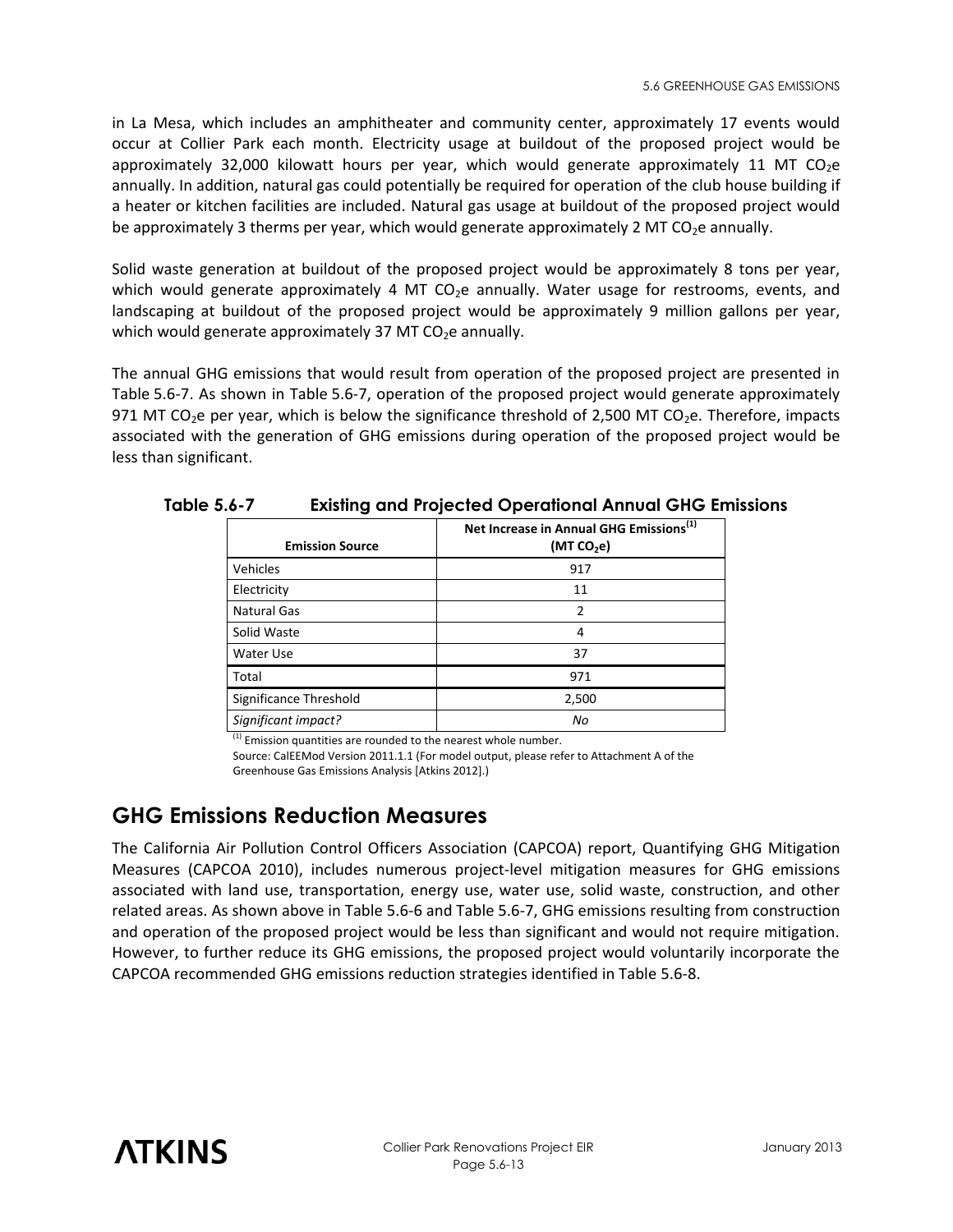| Table 5.6-8 | <b>GHG Emissions Reduction Strategies Implemented during Construction</b> |
|-------------|---------------------------------------------------------------------------|
|             | and Operation                                                             |

| <b>Strategy</b>                                                                               | <b>Project Consistency</b>                                                                                                                                                                                                                                                                                                                                                                                                                                                                                                                                                                                                                    |  |
|-----------------------------------------------------------------------------------------------|-----------------------------------------------------------------------------------------------------------------------------------------------------------------------------------------------------------------------------------------------------------------------------------------------------------------------------------------------------------------------------------------------------------------------------------------------------------------------------------------------------------------------------------------------------------------------------------------------------------------------------------------------|--|
| <b>SW-2. Solid Waste. Recycle</b><br><b>Demolished Construction</b>                           | Demolished material from redevelopment of the Panhandle area would be recycled in<br>accordance with the City's Construction and Demolition Debris Diversion Ordinance (La                                                                                                                                                                                                                                                                                                                                                                                                                                                                    |  |
| Material.                                                                                     | Mesa Municipal Code Chapter 14.27).                                                                                                                                                                                                                                                                                                                                                                                                                                                                                                                                                                                                           |  |
| SDT-1. Neighborhood/Site<br><b>Enhancement.</b> Provide<br>Pedestrian Network<br>Improvements | In the Panhandle area, three pedestrian entrances would be constructed along Palm<br>Avenue, replacing two existing steeply sloped stair/ramp paths. At least one entrance from<br>Upland Street would be added to encourage pedestrian use by residents in the<br>neighborhood to the east. Another walking path would be constructed from the park's main                                                                                                                                                                                                                                                                                   |  |
|                                                                                               | entrance at the corner of Palm Avenue and Pasadena Avenue, extending southeast to the<br>new playgrounds. This entrance walkway would also extend to the Navy housing project<br>adjacent to the south side of the park.                                                                                                                                                                                                                                                                                                                                                                                                                      |  |
|                                                                                               | In the Collier Club House area, two pedestrian crossings would be installed across Pasadena<br>Avenue. One pedestrian crossing would provide access between the Collier Club House and<br>History Hill areas near the intersection of Upland Street and Pasadena Avenue. The other<br>pedestrian crossing would provide access between the Collier Club House area and the<br>Spring House area in the central portion of the park.                                                                                                                                                                                                           |  |
|                                                                                               | A concrete sidewalk would be constructed along the western side of Upland Street for the<br>length of the park boundary along this roadway. A connected sidewalk would also extend<br>from Upland Street into the center of the park along the northern side of Pasadena Avenue,<br>terminating at the pedestrian crossing in the Collier Club House area. The portion of the<br>sidewalk within the park boundary would include a handicap ramp and landing system. A<br>separate, unpaved path would be constructed between the plaza area, near the<br>intersection of Upland Street and Pasadena Avenue, and the new club house building. |  |
|                                                                                               | To the extent possible, all walking paths would be handicap accessible and appropriate for<br>all abilities. Paths would be placed to encourage physical activity and facility walkability.<br>Walking paths would create connections within the park and with surrounding streets.                                                                                                                                                                                                                                                                                                                                                           |  |
| <b>TST-2. Transit System</b><br>Improvements. Implement<br>Transit Access Improvements.       | An enhanced bus stop would be provided at the northwestern corner of the park along<br>Palm Avenue.                                                                                                                                                                                                                                                                                                                                                                                                                                                                                                                                           |  |
| WUW-2. Water Use. Adopt a<br><b>Water Conservation Strategy</b>                               | Excluding turf areas, the park would be landscaped with native vegetation using low water<br>demand techniques consistent with the City's Water Efficient Landscape Ordinance (La                                                                                                                                                                                                                                                                                                                                                                                                                                                             |  |
| <b>WUW-3. Water Use. Design</b><br><b>Water-Efficient Landscapes</b>                          | Mesa Municipal Code Chapter 14.29).                                                                                                                                                                                                                                                                                                                                                                                                                                                                                                                                                                                                           |  |
| WUW-4. Water Use. Use<br>Water-Efficient Landscape<br><b>Irrigation Systems</b>               |                                                                                                                                                                                                                                                                                                                                                                                                                                                                                                                                                                                                                                               |  |
| WUW-6. Water Use. Plant<br>Native or Drought-Resistant<br>Trees and Vegetation                |                                                                                                                                                                                                                                                                                                                                                                                                                                                                                                                                                                                                                                               |  |

Source: CAPCOA 2010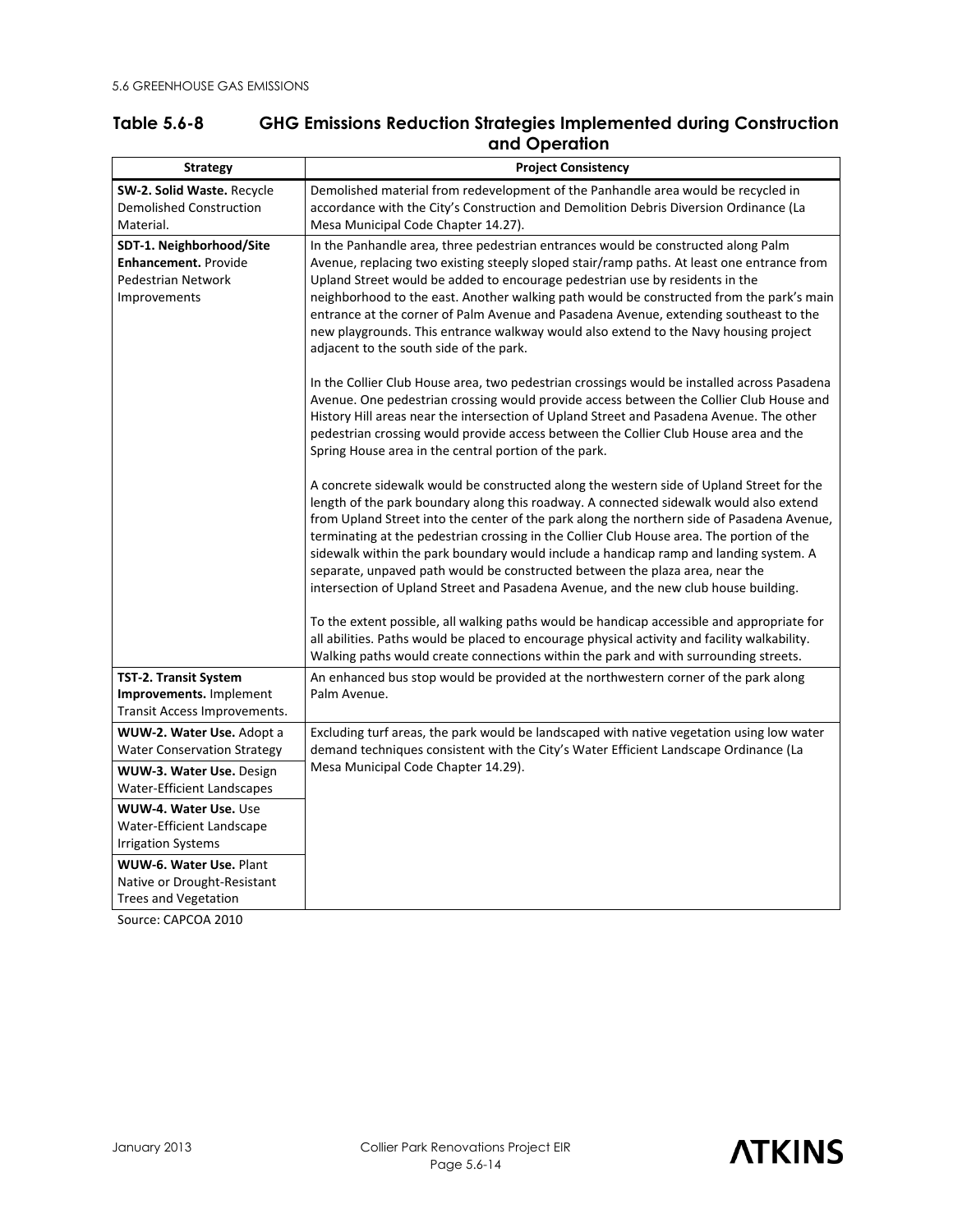### **5.6.4.2 Applicable GHG Emissions Reduction Plan, Policy, or Regulation**

#### **Threshold 2: Would the project conflict with an applicable plan, policy, or regulation adopted for the purpose of reducing the emissions of GHGs?**

The applicable GHG emissions reduction plan, policy, or regulation for the proposed project is Assembly Bill 32 and the associated Climate Change Scoping Plan, which establish a statewide plan for achieving the GHG emissions levels required by Executive Order S-3-05. The proposed project is consistent with Assembly Bill 32 and the Climate Change Scoping Plan because both construction and operational GHG emissions would be below the significance threshold of 2,500 MT CO<sub>2</sub>e, which the City of La Mesa has determined is the appropriate numerical threshold to ensure that new development achieves its fair share of GHG emissions reductions to meet the statewide Assembly Bill 32 mandate. Furthermore, although the construction and operational GHG emissions would be below the significance threshold, the proposed project would voluntarily incorporate the CAPCOA-recommended GHG emissions reduction strategies identified in Table 5.6-8 to further reduce its GHG emissions. Therefore, the proposed project would not conflict with Assembly Bill 32 and the Climate Scoping Plan. Impacts would be less than significant.

# **5.6.5 Mitigation Measures**

#### **5.6.5.1 Direct and Indirect Generation of GHG Emissions**

No significant impacts related to the direct and indirect generation of GHG emissions would result from implementation of the proposed project. Therefore, no mitigation measures are required.

#### **5.6.5.2 Applicable GHG Emissions Reduction Plan, Policy, or Regulation**

No significant impacts related to the applicable GHG emissions reduction plan, policy, or regulation would result from implementation of the proposed project. Therefore, no mitigation measures are required.

## **5.6.6 Significance Determination**

The significance of GHG emissions impacts before and after mitigation is summarized in Table 5.6-9. Implementation of the proposed project would not result in any significant impacts related to the direct and indirect generation of GHG emissions or the applicable GHG emissions reduction plan, policy, or regulation. Therefore, impacts associated with GHG emissions would be less than significant and no mitigation is required.